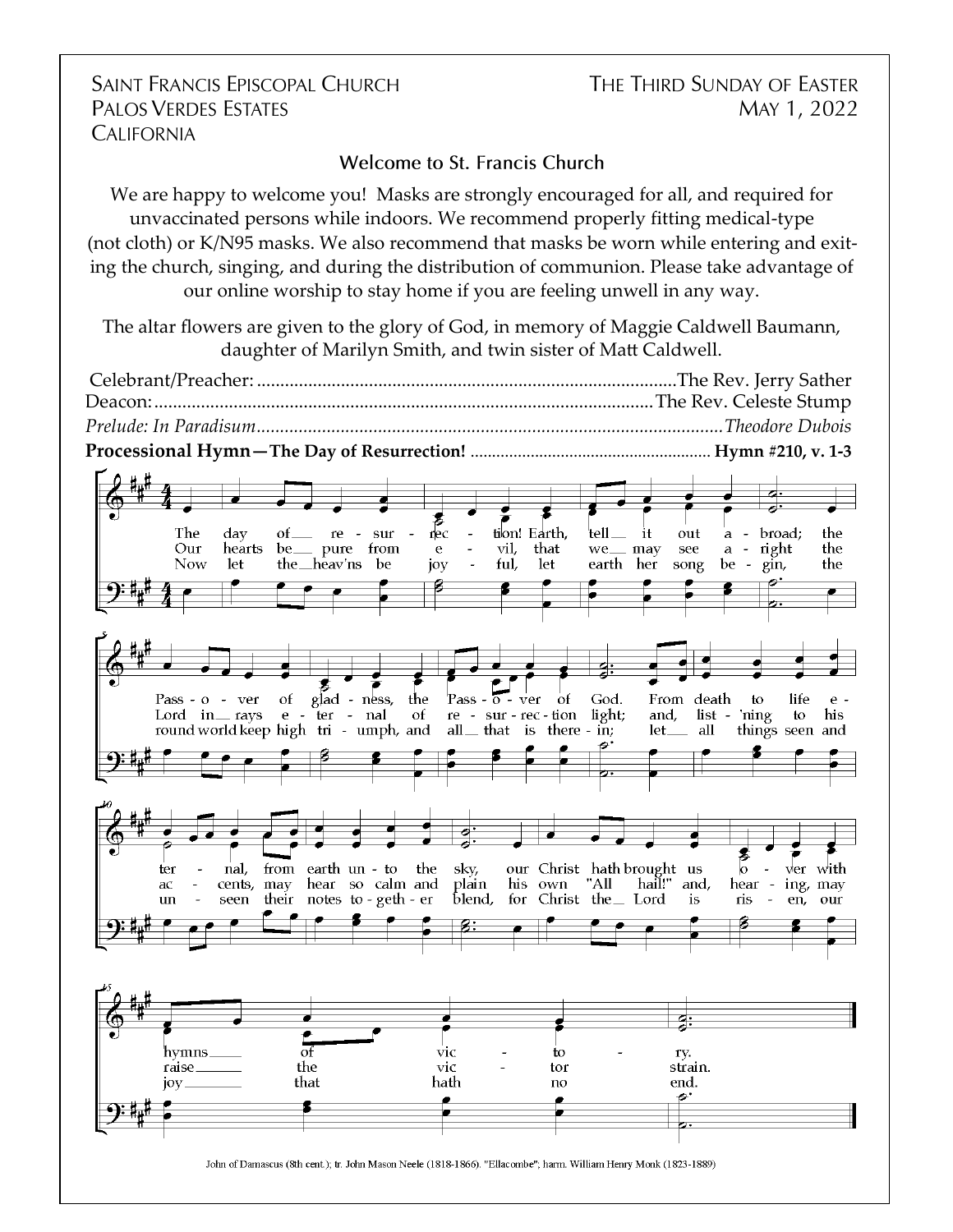The Opening Acclamation.............................................................Book of Common Prayer, p. 323 *(this and all similar page refs. refer to Book of Common Prayer—the red book in the pew rack in front of you)* The Gloria ..................................................................................................................................... p. 324 The Collect of the Day................................................................................................................. p. 173 The First Lesson ...................................................................................................................Acts 9:1-20 Saul, still breathing threats and murder against the disciples of the Lord, went to the high priest and asked him for letters to the synagogues at Damascus, so that if he found any who belonged to the Way, men or women, he might bring them bound to Jerusalem. Now as he was going along and approaching Damascus, suddenly a light from heaven flashed around him. He fell to the ground and heard a voice saying to him, "Saul, Saul, why do you persecute me?" He asked, "Who are you, Lord?" The reply came, "I am Jesus, whom you are persecuting. But get up and enter the city, and you will be told what you are to do." The men who were traveling with him stood speechless because they heard the voice but saw no one.

Saul got up from the ground, and though his eyes were open, he could see nothing; so they led him by the hand and brought him into Damascus. For three days he was without sight, and neither ate nor drank.

Now there was a disciple in Damascus named Ananias. The Lord said to him in a vision, "Ananias." He answered, "Here I am, Lord." The Lord said to him, "Get up and go to the street called Straight, and at the house of Judas look for a man of Tarsus named Saul. At this moment he is praying, and he has seen in a vision a man named Ananias come in and lay his hands on him so that he might regain his sight." But Ananias answered, "Lord, I have heard from many about this man, how much evil he has done to your saints in Jerusalem; and here he has authority from the chief priests to bind all who invoke your name." But the Lord said to him, "Go, for he is an instrument whom I have chosen to bring my name before Gentiles and kings and before the people of Israel; I myself will show him how much he must suffer for the sake of my name." So Ananias went and entered the house. He laid his hands on Saul and said, "Brother Saul, the Lord Jesus, who appeared to you on your way here, has sent me so that you may regain your sight and be filled with the Holy Spirit." And immediately something like scales fell from his eyes, and his sight was restored. Then he got up and was baptized, and after taking some food, he regained his strength.

For several days he was with the disciples in Damascus, and immediately he began to proclaim Jesus in the synagogues, saying, "He is the Son of God."

The Response: Psalm 30.............................................................................................................. p. 621 The Second Lesson..................................................................................................Revelation 5:11-14

I looked, and I heard the voice of many angels surrounding the throne and the living creatures and the elders; they numbered myriads of myriads and thousands of thousands, singing with full voice,

"Worthy is the Lamb that was slaughtered

to receive power and wealth and wisdom and might

and honor and glory and blessing!"

Then I heard every creature in heaven and on earth and under the earth and in the sea, and all that is in them, singing,

"To the one seated on the throne and to the Lamb

be blessing and honor and glory and might forever and ever!"

And the four living creatures said, "Amen!" And the elders fell down and worshiped.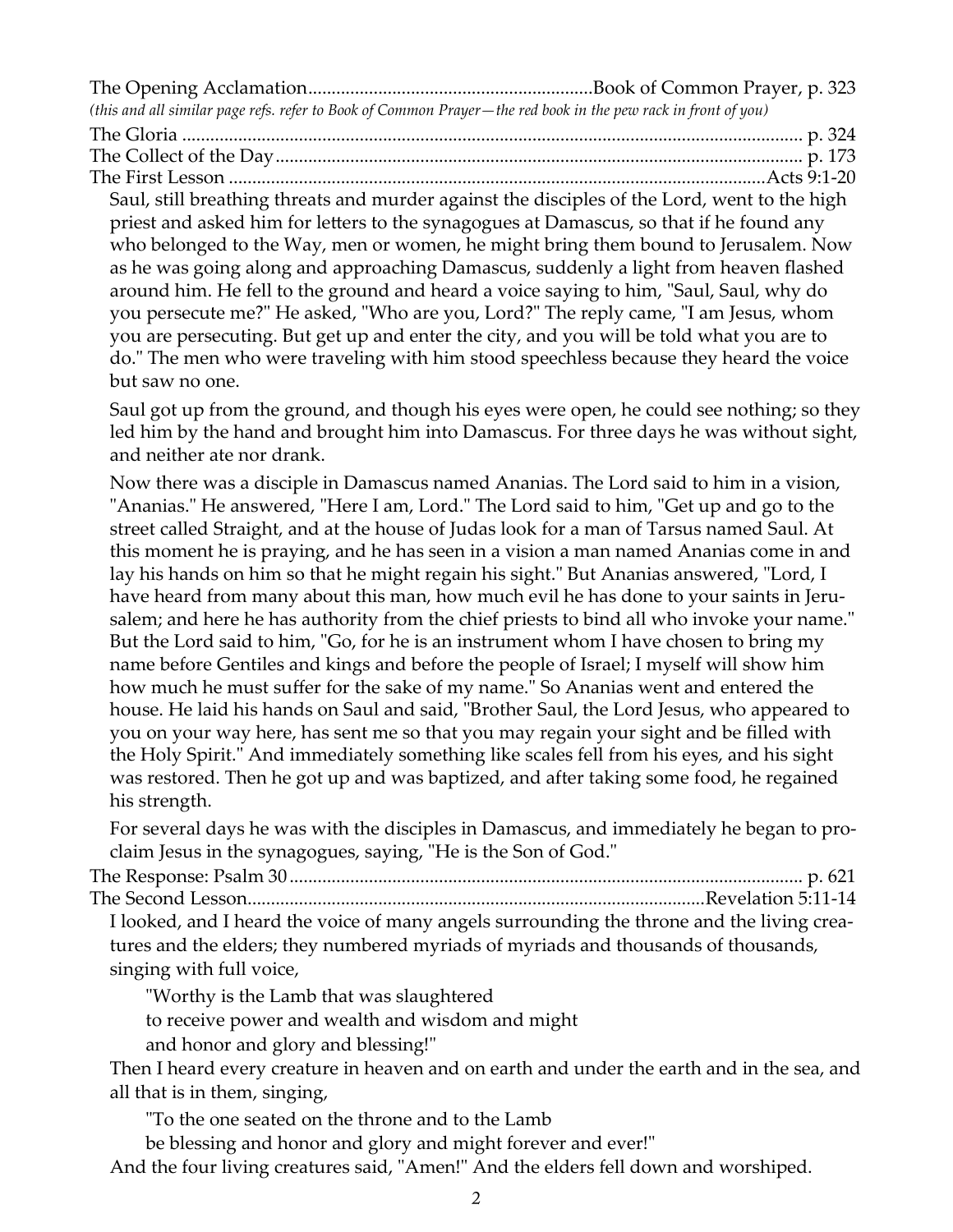| Jesus showed himself again to the disciples by the Sea of Tiberias; and he showed himself     |  |
|-----------------------------------------------------------------------------------------------|--|
| in this way. Gathered there together were Simon Peter, Thomas called the Twin, Nathanael      |  |
| of Cana in Galilee, the sons of Zebedee, and two others of his disciples. Simon Peter said to |  |

them, "I am going fishing." They said to him, "We will go with you." They went out and

got into the boat, but that night they caught nothing.

Just after daybreak, Jesus stood on the beach; but the disciples did not know that it was Jesus. Jesus said to them, "Children, you have no fish, have you?" They answered him, "No." He said to them, "Cast the net to the right side of the boat, and you will find some." So they cast it, and now they were not able to haul it in because there were so many fish. That disciple whom Jesus loved said to Peter, "It is the Lord!" When Simon Peter heard that it was the Lord, he put on some clothes, for he was naked, and jumped into the sea. But the other disciples came in the boat, dragging the net full of fish, for they were not far from the land, only about a hundred yards off.

When they had gone ashore, they saw a charcoal fire there, with fish on it, and bread. Jesus said to them, "Bring some of the fish that you have just caught." So Simon Peter went aboard and hauled the net ashore, full of large fish, a hundred fifty-three of them; and though there were so many, the net was not torn. Jesus said to them, "Come and have breakfast." Now none of the disciples dared to ask him, "Who are you?" because they knew it was the Lord. Jesus came and took the bread and gave it to them, and did the same with the fish. This was now the third time that Jesus appeared to the disciples after he was raised from the dead.

When they had finished breakfast, Jesus said to Simon Peter, "Simon son of John, do you love me more than these?" He said to him, "Yes, Lord; you know that I love you." Jesus said to him, "Feed my lambs." A second time he said to him, "Simon son of John, do you love me?" He said to him, "Yes, Lord; you know that I love you." Jesus said to him, "Tend my sheep." He said to him the third time, "Simon son of John, do you love me?" Peter felt hurt because he said to him the third time, "Do you love me?" And he said to him, "Lord, you know everything; you know that I love you." Jesus said to him, "Feed my sheep. Very truly, I tell you, when you were younger, you used to fasten your own belt and to go wherever you wished. But when you grow old, you will stretch out your hands, and someone else will fasten a belt around you and take you where you do not wish to go." (He said this to indicate the kind of death by which he would glorify God.) After this he said to him, "Follow me."

| <b>Welcome and Announcements</b> |                                                                                                                                                                                                                                                                                                 |
|----------------------------------|-------------------------------------------------------------------------------------------------------------------------------------------------------------------------------------------------------------------------------------------------------------------------------------------------|
|                                  | Offertory Prayer All things come of thee O Lord, and of thine own have we given thee                                                                                                                                                                                                            |
|                                  |                                                                                                                                                                                                                                                                                                 |
|                                  |                                                                                                                                                                                                                                                                                                 |
|                                  | The clergy will carry the Sacrament to anyone in the congregation who is unable to come forward<br>for Holy Communion. Please inform one of the ushers if you would like to be served at your seat.<br>Gluten-free Communion wafers are now carried alongside regular wafers at Holy Communion. |

*If you require one of these, simply ask at the Altar rail.*